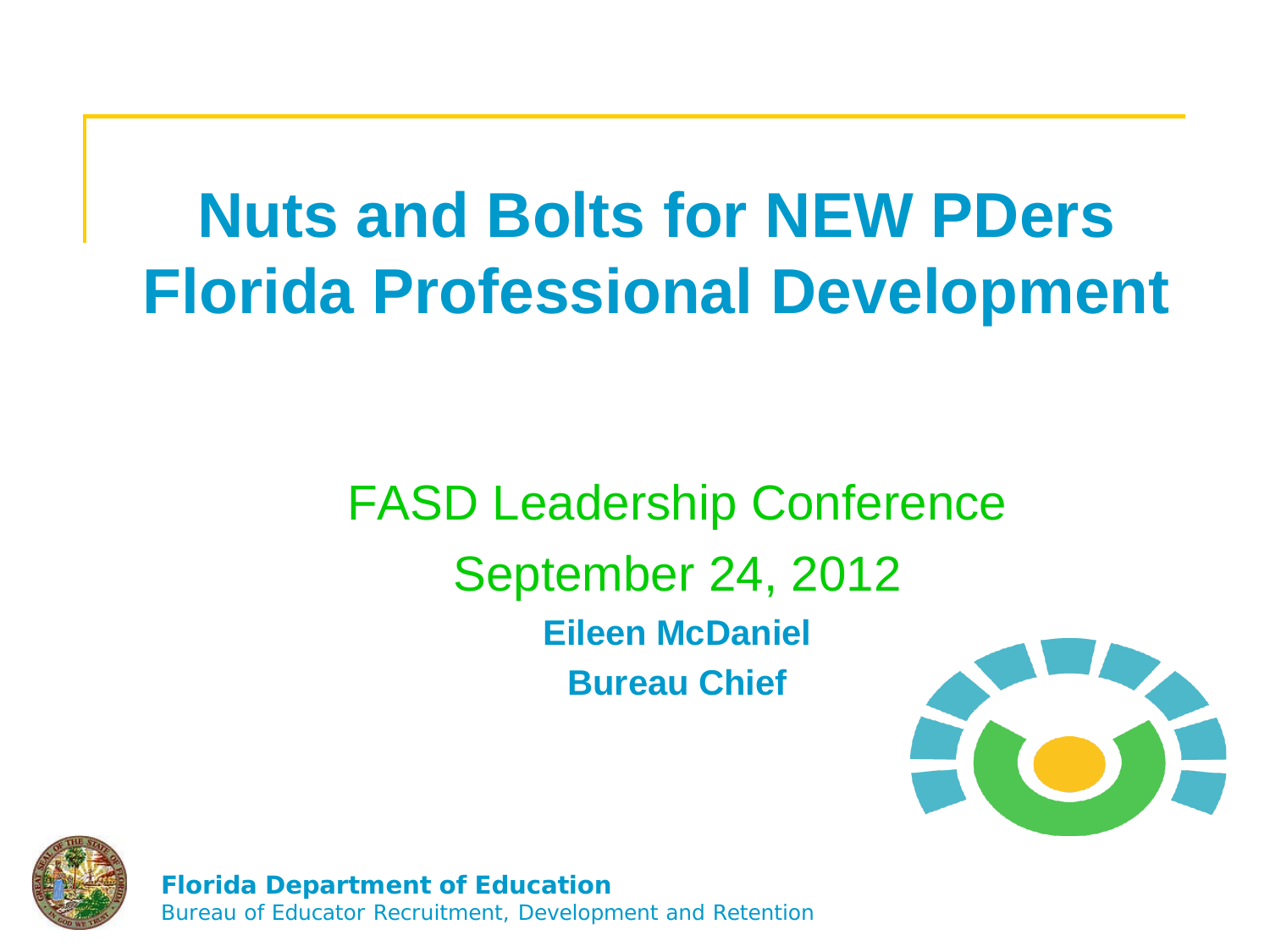### **Purpose of Session**



- **Overview of PD System Requirements and** Reason for Protocol Standards
- Summary of Protocol Standards
- Overview of Site Visit Process
- Information for Districts Preparing for a Review
- **Information for Future Review Team Members**
- Where to Go/Who to Contact for More Information

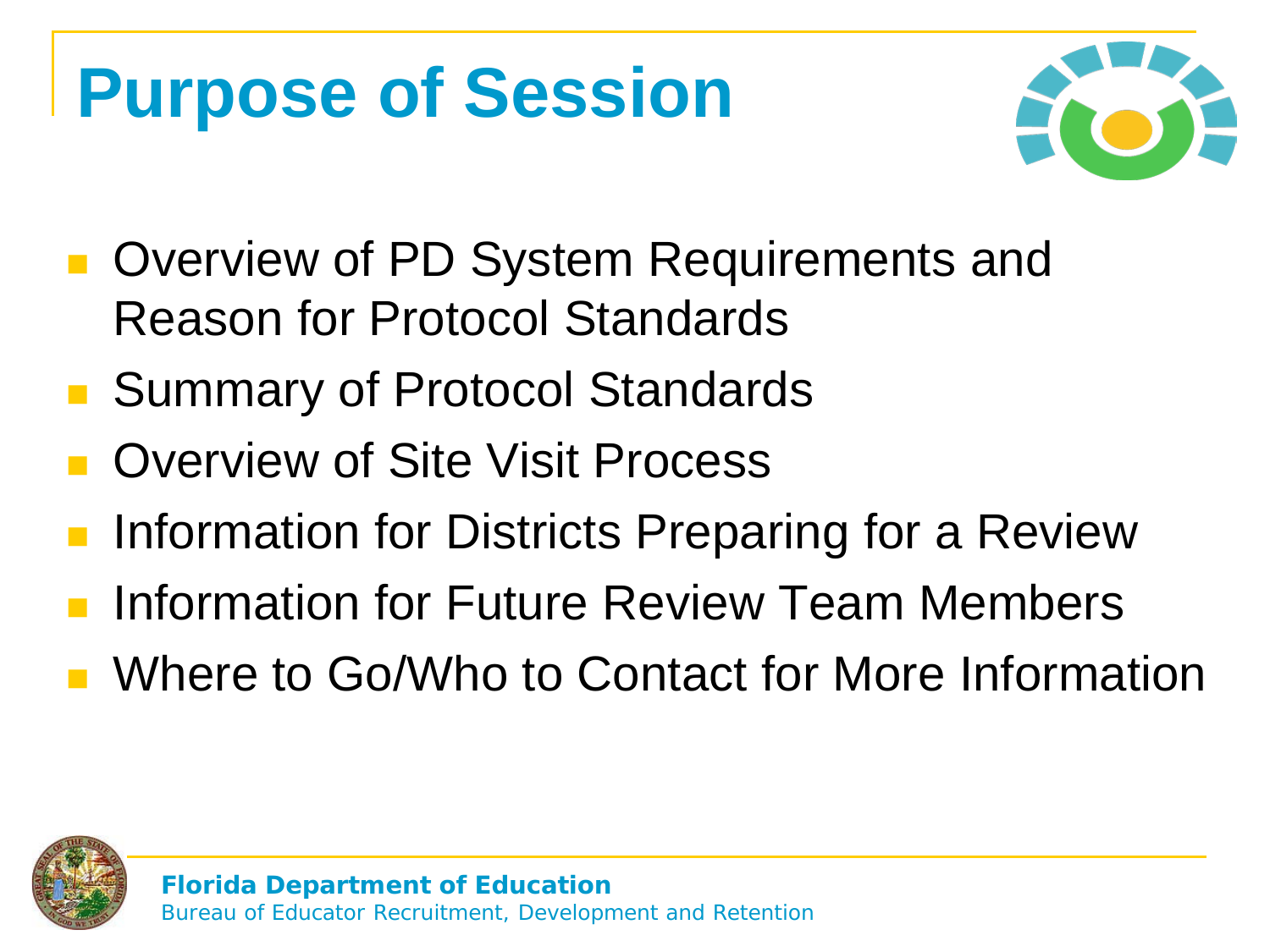### **History of Protocol Standards**



- 2000 2002: Florida Legislature directs Department to develop a system for evaluating the quality of district professional learning systems; establishes F.S. 1012.98, School Community Professional Development Act
- 2001 2002: Development of Florida's Professional Development System Evaluation Protocol
- **2002 2006: First Review Cycle**
- **2006 2009: Second Review Cycle**
- 2009 2010: Revision of Protocol Standards
- **2010: Current Version of Protocol Standards incorporated into** State Board Rule 6A-5.071 Master Inservice Plan Requirements
- 2010 Present: Third Review Cycle Fourth Year Cycle, Year Three is 2012-2013

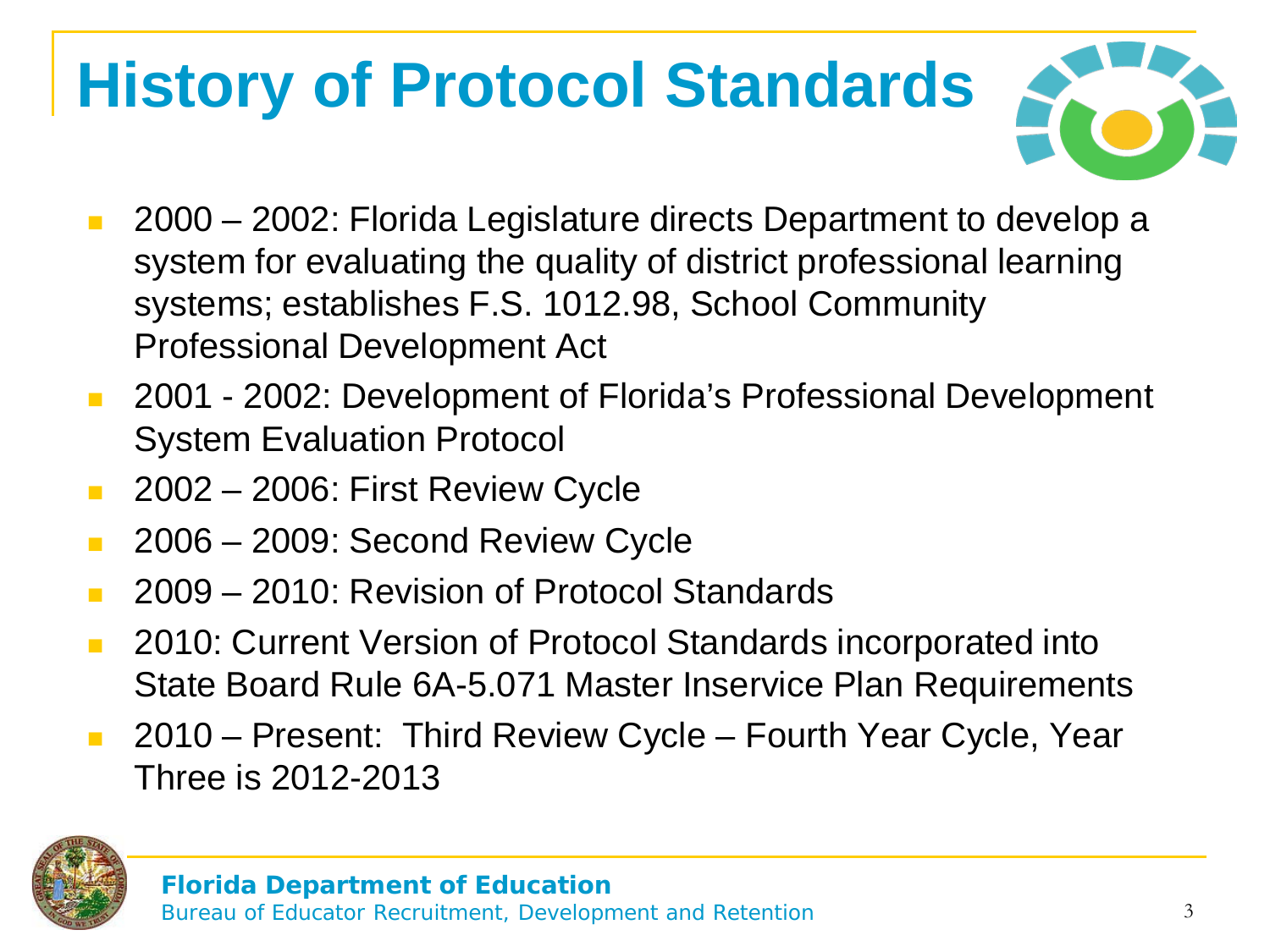### **Statutory Requirements - Section 1012.98, F.S.**



- **Purpose of Professional Development System:** 
	- **<u>n</u>** Increase student achievement
	- **Enhance classroom instructional strategies that promote rigor and** relevance throughout the curriculum
	- Prepare students for continuing education and the workforce
- **Continuous support provided for all education** professionals and temporary intervention for those who need improvement in knowledge, skills, and performance
- Provide scientific research-based professional learning
- Support School Improvement Plans
- Collaborative development with stakeholders

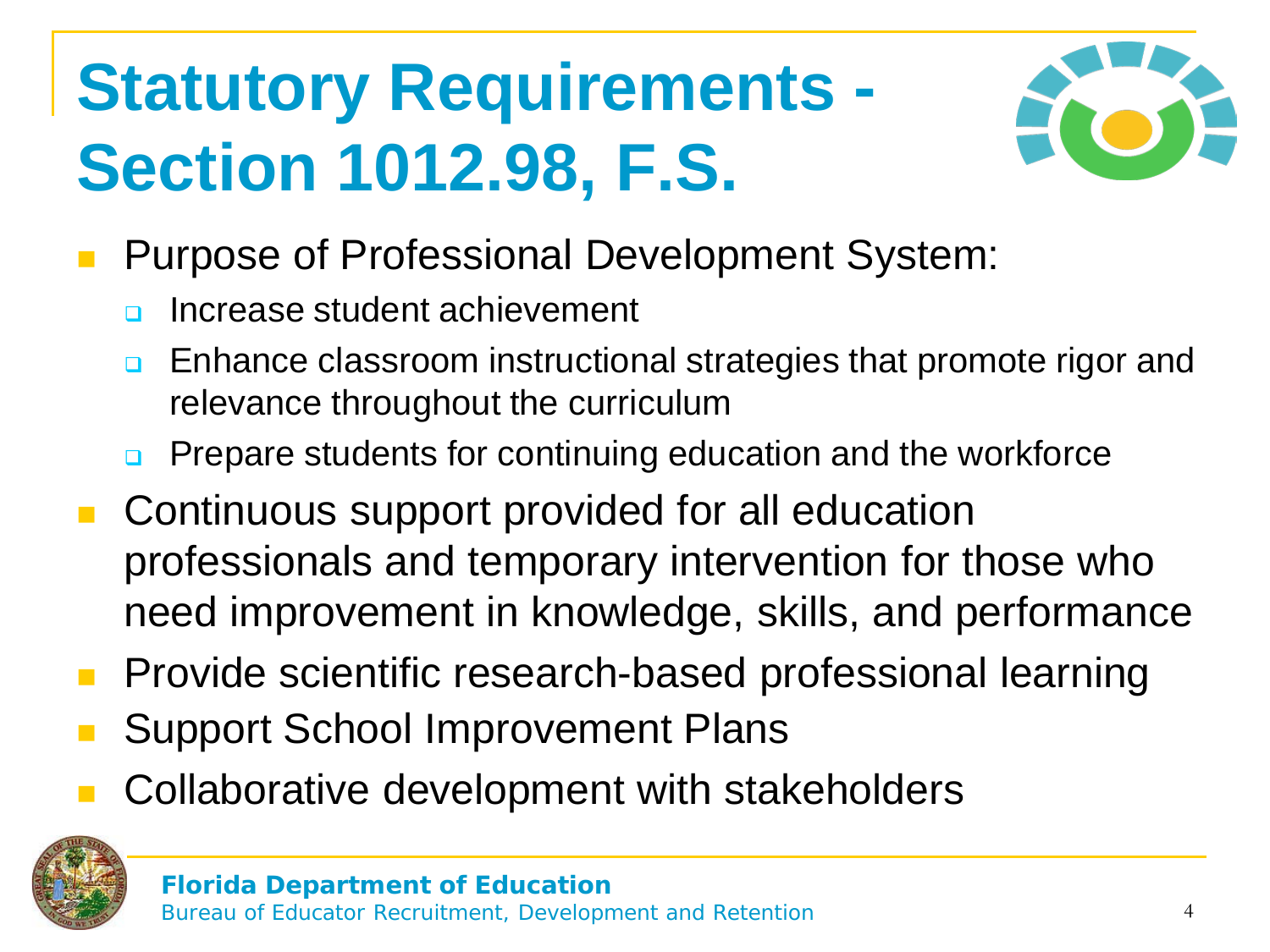### **Statutory Requirements (cont.)**



#### Responsibilities of districts

- **District professional development systems aligned with student** and personnel needs and data sources, including:
	- Student achievement
	- School discipline
	- School environment surveys
	- **Assessments of parental satisfaction**
	- Performance evaluations
	- School Improvement Plans
- **Q** Content of district systems
	- Technology-based delivery
	- **Follow-up activities**
	- Evaluation methods

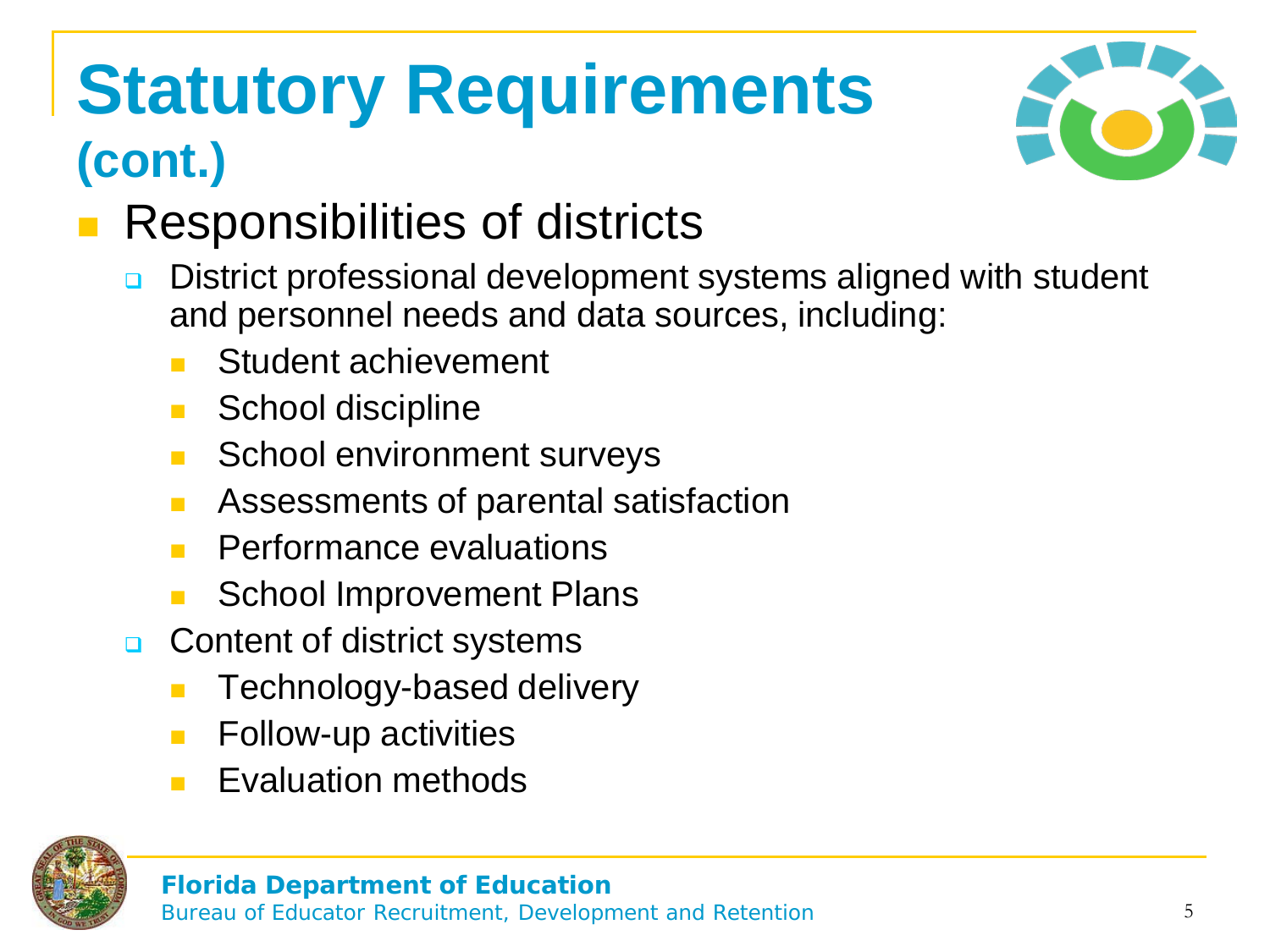### **Statutory Requirements (cont.)**



- Responsibilities of Florida Department of Education (FDOE)
	- **□** Best practice methods by which the state and district school boards may evaluate and improve the professional development system (standards)
	- Report annually any school district that, in the determination of the department, has failed to provide an adequate professional development system (criteria for review in standards)

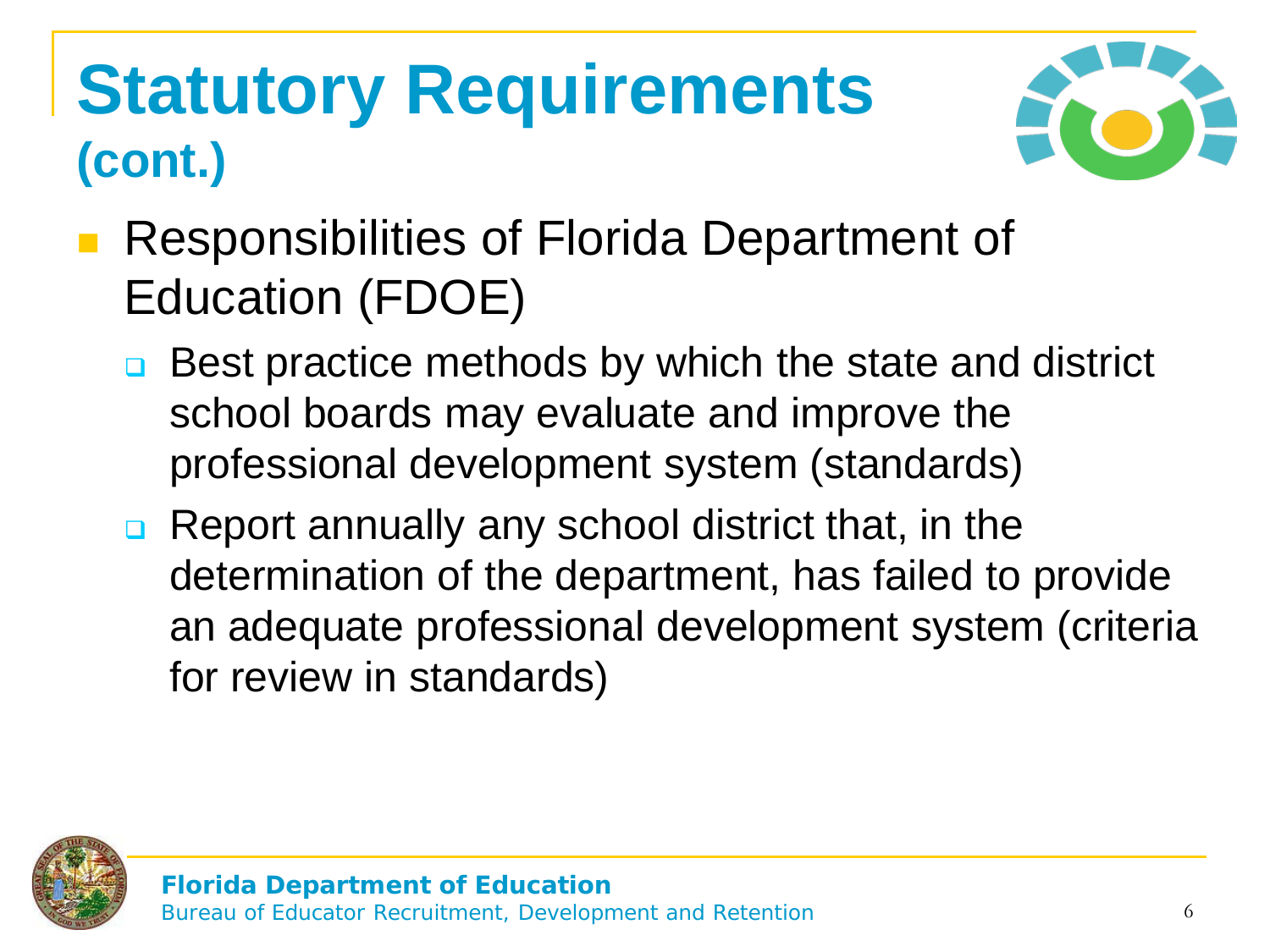# **Development of Protocol System**



- **Alignment with national standards and** state initiatives
- **Collaboration with professional learning** experts around the state
- **Field testing**
- **Feedback and comments**
- **Redevelopment overview**

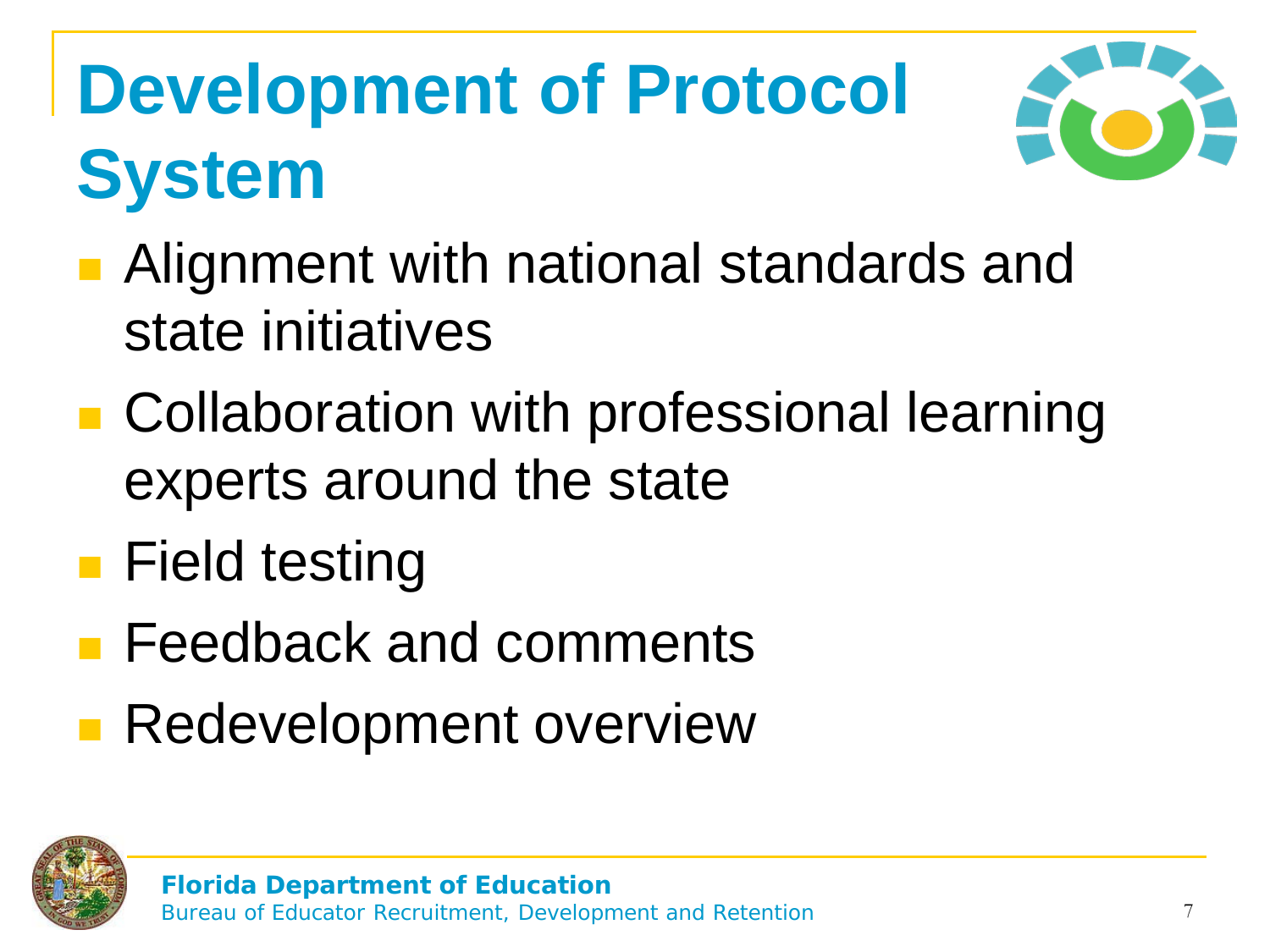# **Redevelopment for Third**



### **Cycle**

- Change in terms: "educator" instead of "teacher"; professional "learning" instead of "development"
- New standards:
	- **3.1.3 Research/Evidence Basis**
	- **a.** 3.1.4 Content Standards for Student Outcomes
	- **3.1.5 Integration of Initiatives**
	- 3.1.6 Leadership Development review of standard suspended for remainder of cycle
	- 3.1.7 Non-instructional Staff
	- **2.1.5 Individual Leadership Development Plan**
- Modified Standards:
	- **a** 3.2.2. Content Focused
	- 2.2.7. Coordinated Records
	- **3.1.8. Professional Learning Facilitators**
	- 3.4.6. Fiscal Resources

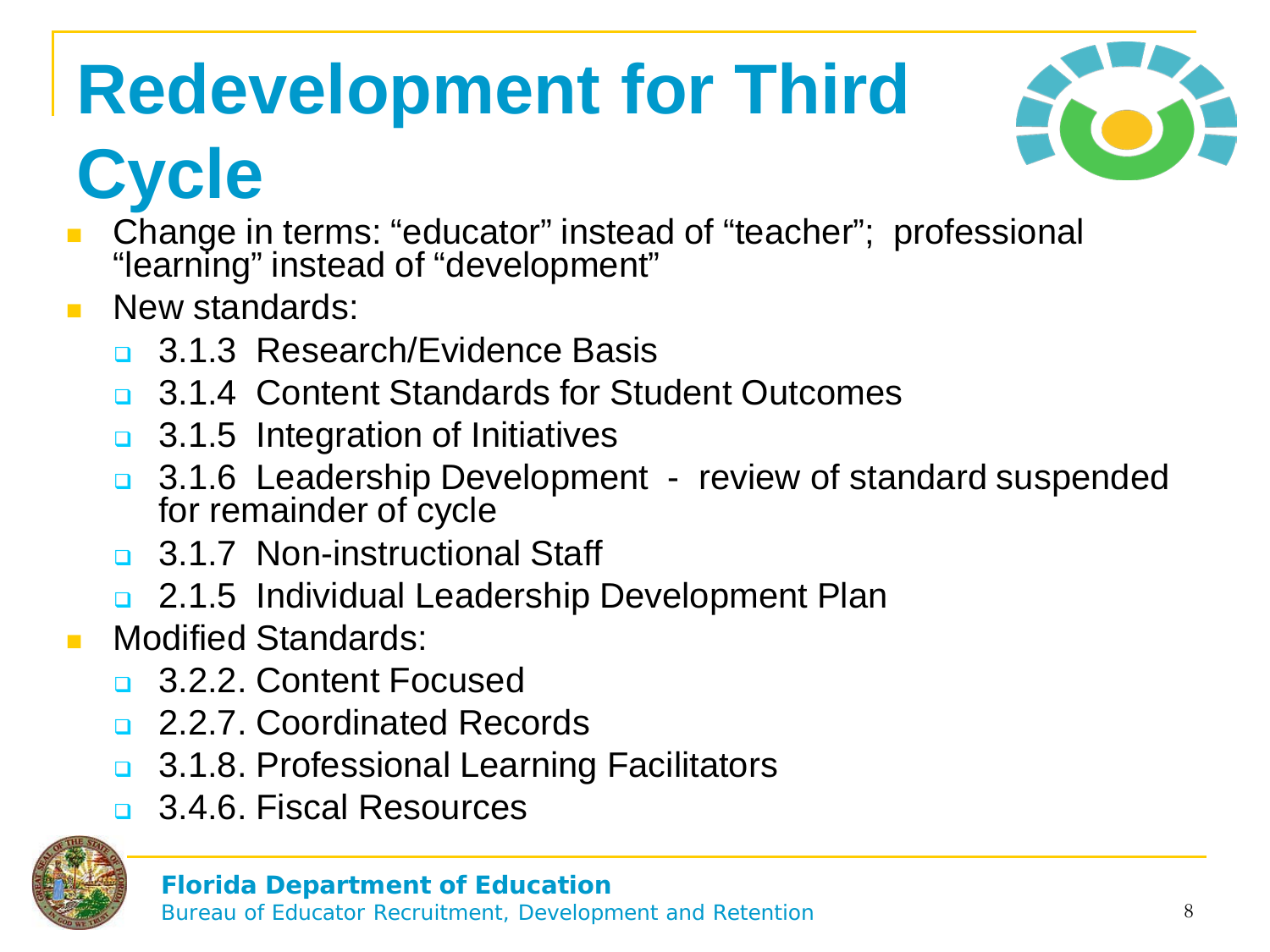### **Overview of Standards**



- **65 Standards**
- **Three Levels:** 
	- **District**
	- □ School
	- **D** Educator

#### **Four Strands in Each Level:**

- **D** Planning
- **Delivery**
- **a** Implementing
- **D** Evaluating

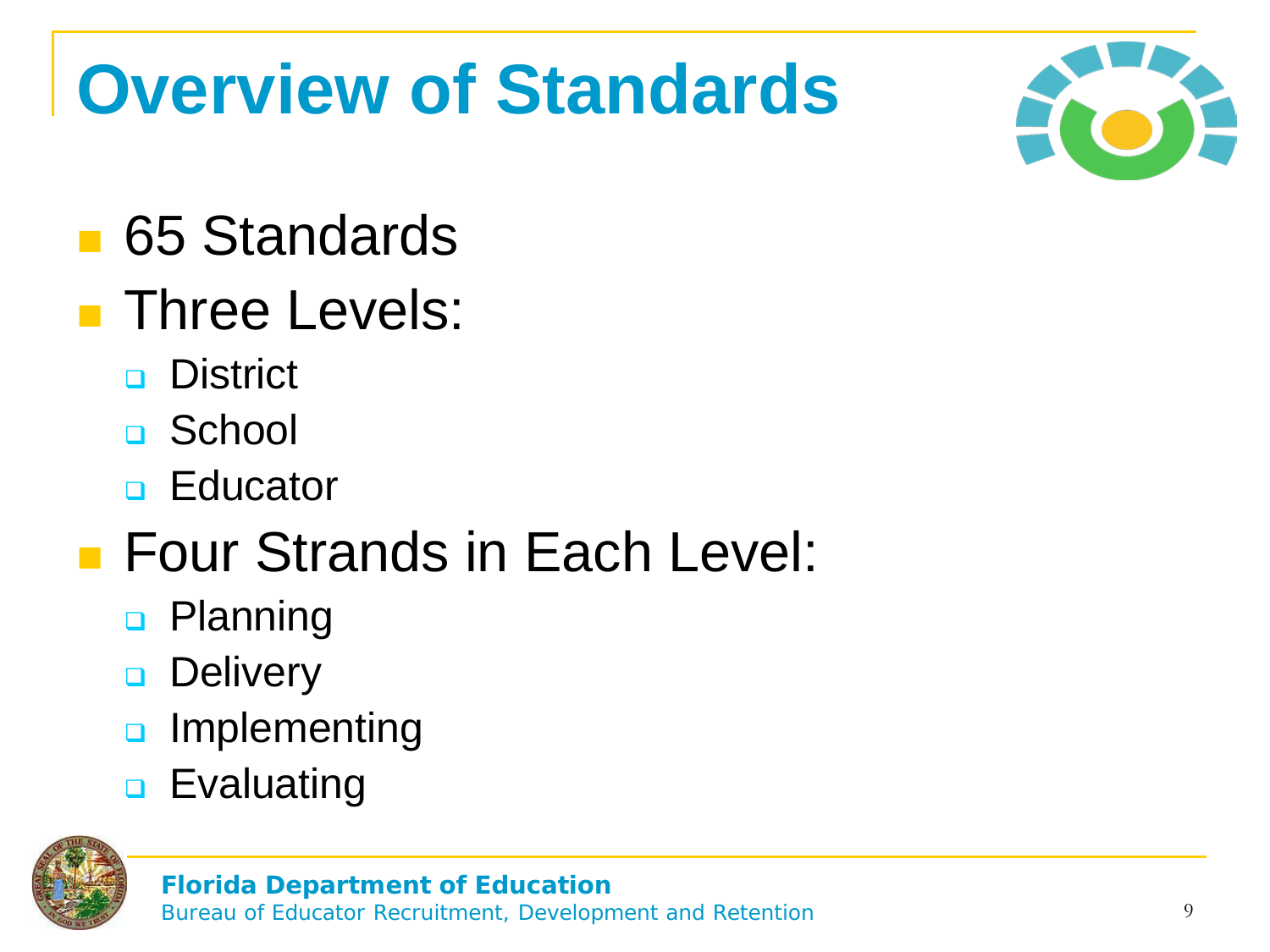### **Judgment Scale – based on professional judgment**



- 1. Unacceptable: little or no evidence that the district is implementing the standard
- 2. Marginal: inconsistent evidence (observed in a few faculty or schools, a few components of the standard)
- 3. Good: considerable evidence (observed in many faculty or schools, many components of the standard)
- 4. Excellent: pervasive evidence (almost all faculty and schools, almost all components of the standard)

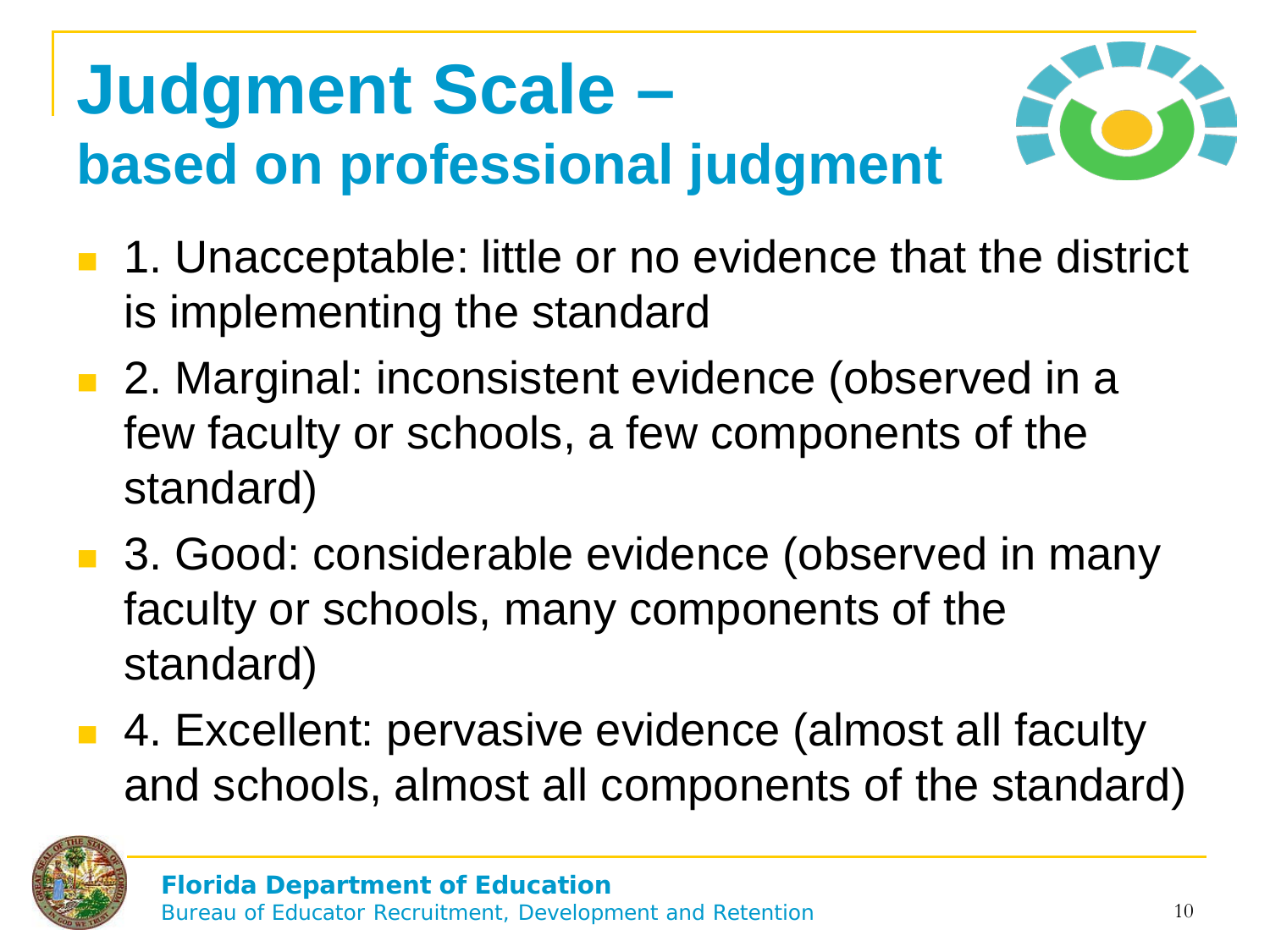### **Site Visit Process**



- Four-year cycle to review all 67 school districts and 4 university research schools
- Notification for 2012-2013 has occurred
- Review team composition  $-$  peer reviewers, contracted team leader
- Sampling of schools representative sampling, at least 10% of district schools
- District-level report is shared after visitindividual school findings not reported

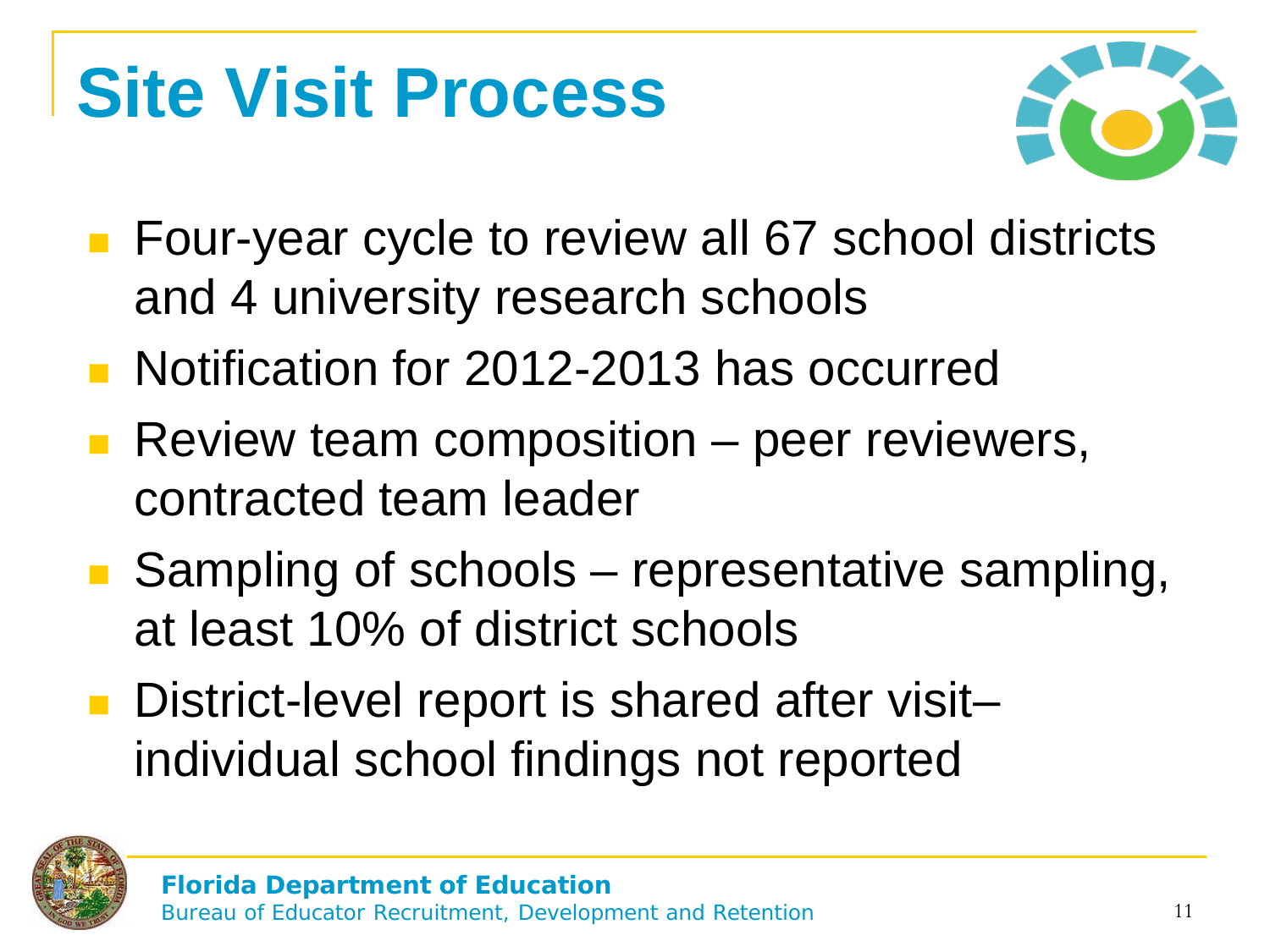## **Site Visit Process**

#### **(cont.)**



#### **District Reviews**

- $\Box$  Site visits to selected schools 1 day/2 team members and district office – team size varies based on district size
- **u** Interviews with educators, school administrators, district staff
- **<u>n</u>** Team reviews documents for all levels
- Judgments on each standard are made collaboratively by team members visiting school sites/district office

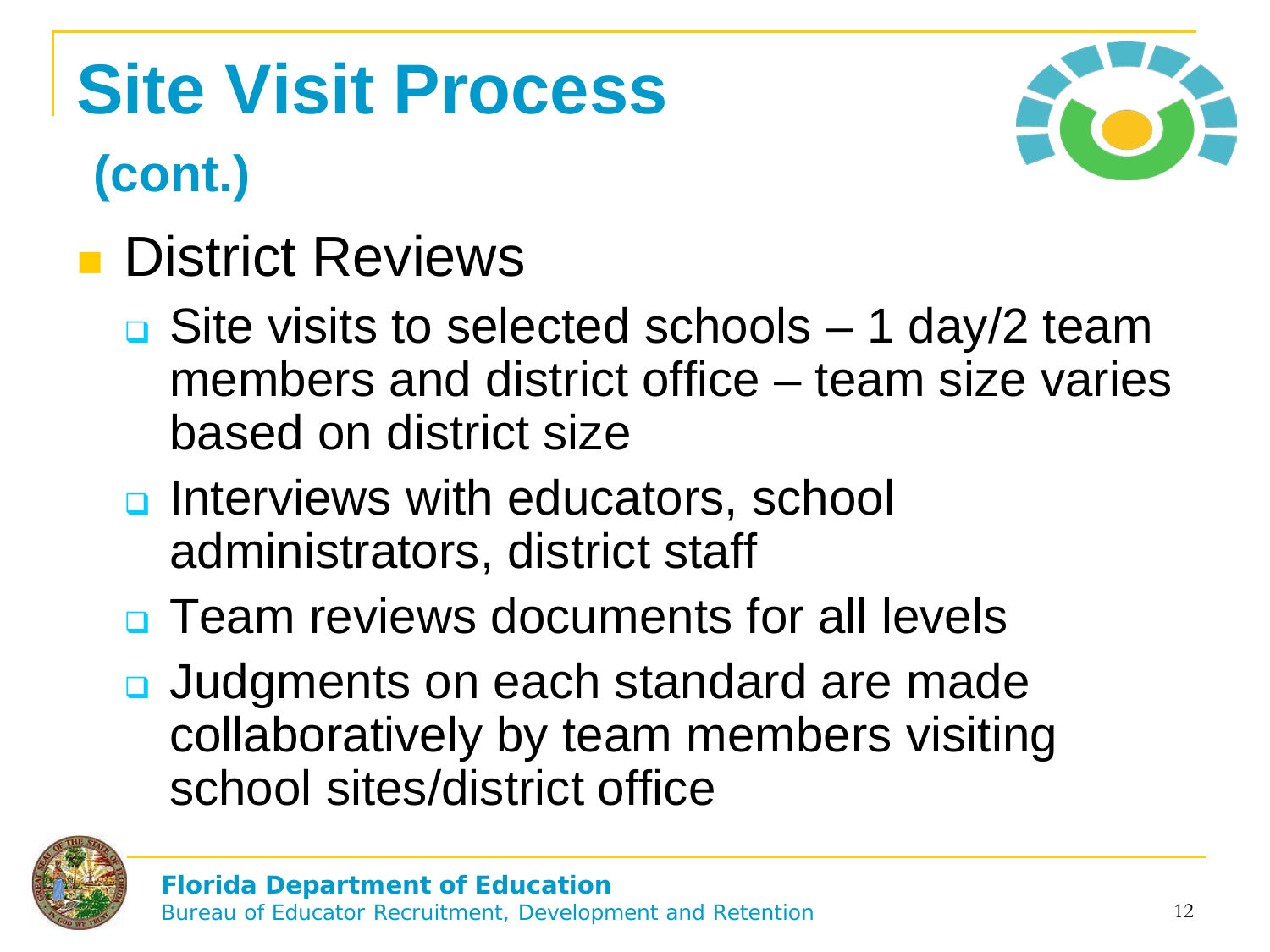# **Site Visit Process (cont.)**



#### **District Office Visit**

- n Interviews with professional development director and other staff members involved in professional learning
- **Document Reviews:** 
	- District professional development systems, including other district plans such as Master Inservice Plans, district technology and reading plans
	- District strategic plans that incorporate professional learning initiatives
		- Evaluations of professional learning

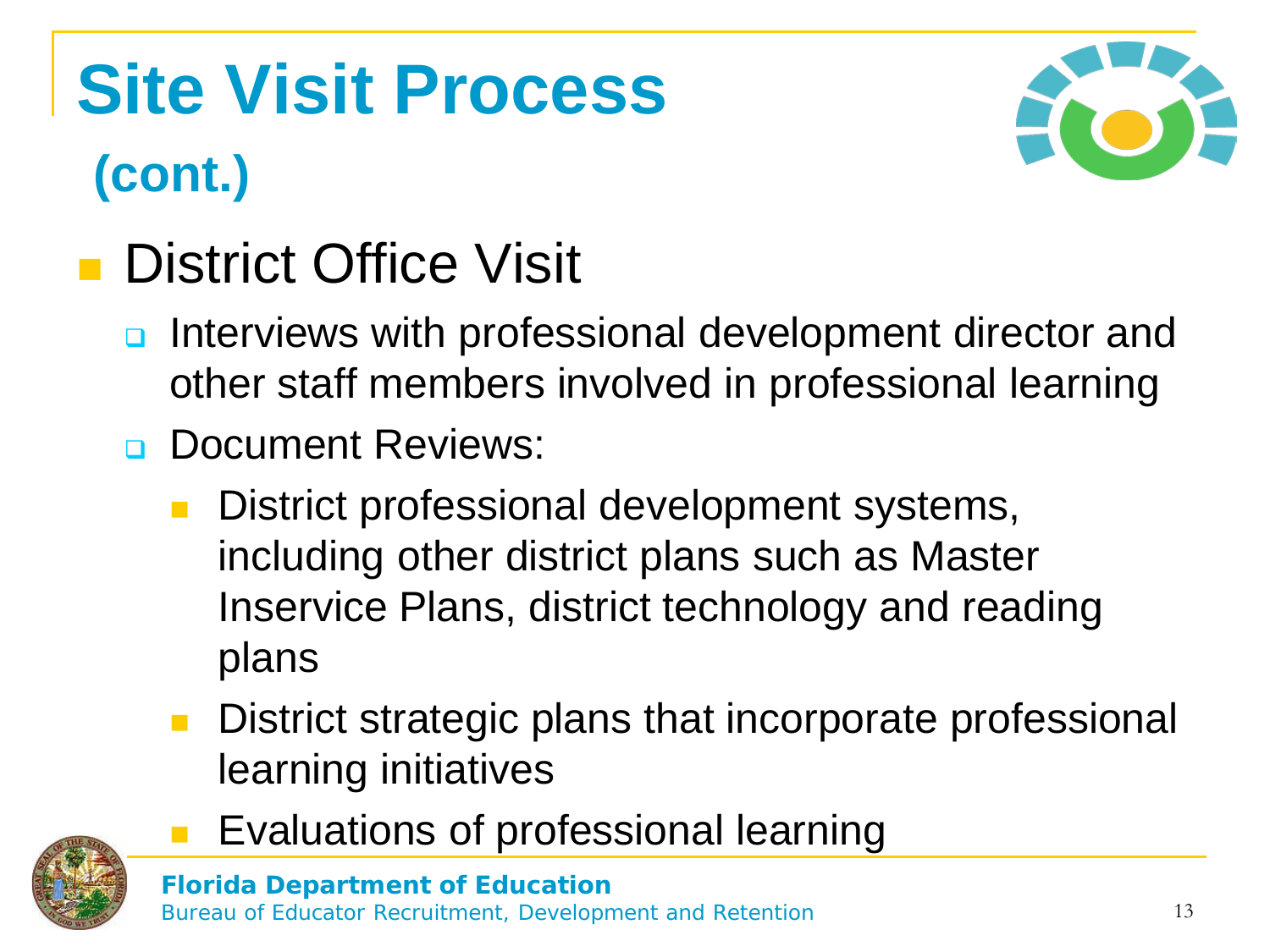## **Site Visit Process**

#### **(cont.)**

### **School Visits**

- **Educator Level interviews 5 teachers selected** by reviewer across grade levels – about 30-45 minutes each
- School Level interviews principal and/or assistant principal or school administrative team  $-$  about 1 to 1  $\frac{1}{2}$  hours
- **Document Reviews:** 
	- Individual Professional Development Plans (IPDP) for five selected teachers (1.1.1 and following)
	- School professional development plans
	- School calendars



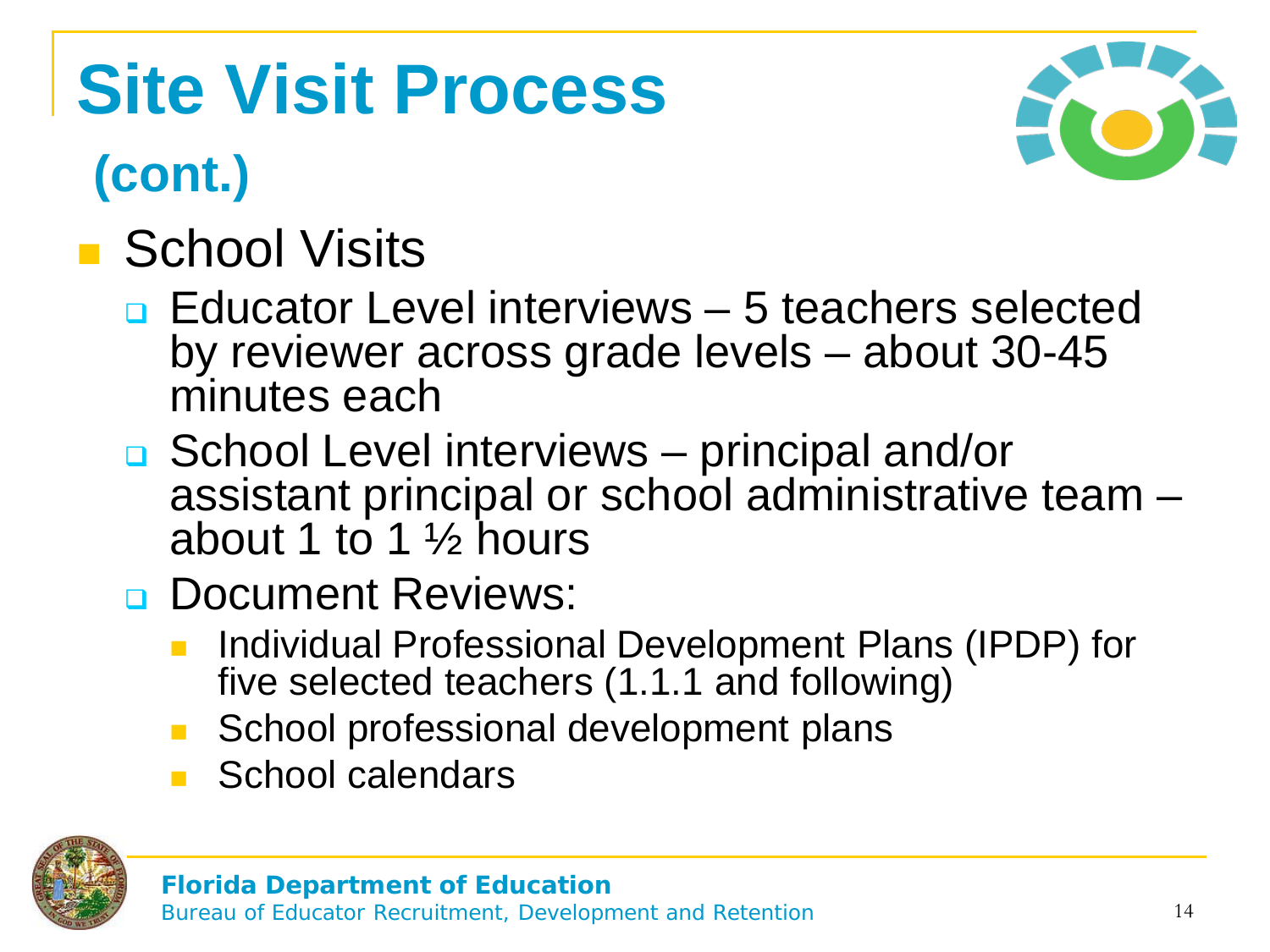# **Preparing for a Site Visit**



- **Notification of review and confirming** dates with Department
- **Recommendations for hotels**
- Coordinate times and confirm school selections with Team Leader
- **Provide teacher lists for selected schools**
- **Provide directions to schools**
- **Gather documents for team to review**

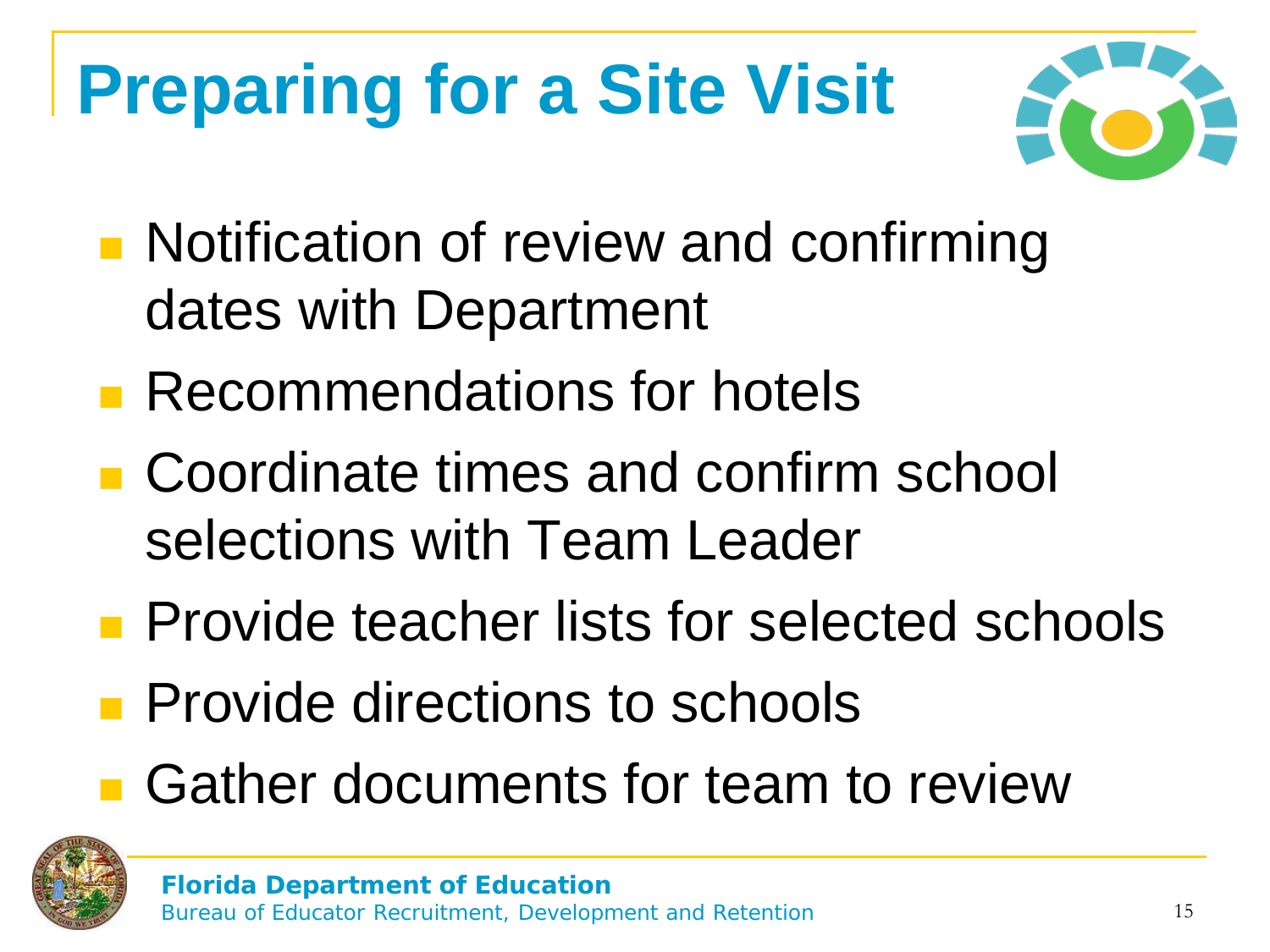## **Reviewer Qualifications**



#### **Reviewer Sources:**

- **EXECORE OF DATA:** Professional development staff
- Regional Consortia or other service provider
- **<u>n</u>** Institutions of Higher Education with approved teacher education programs

#### **Reviewer Qualifications**

- **EXTERG** Active or retired staff member of organizations above
- **5** or more years in educational administrative positions
- 2 or more years of expertise in planning, conducting, or administering professional development programs

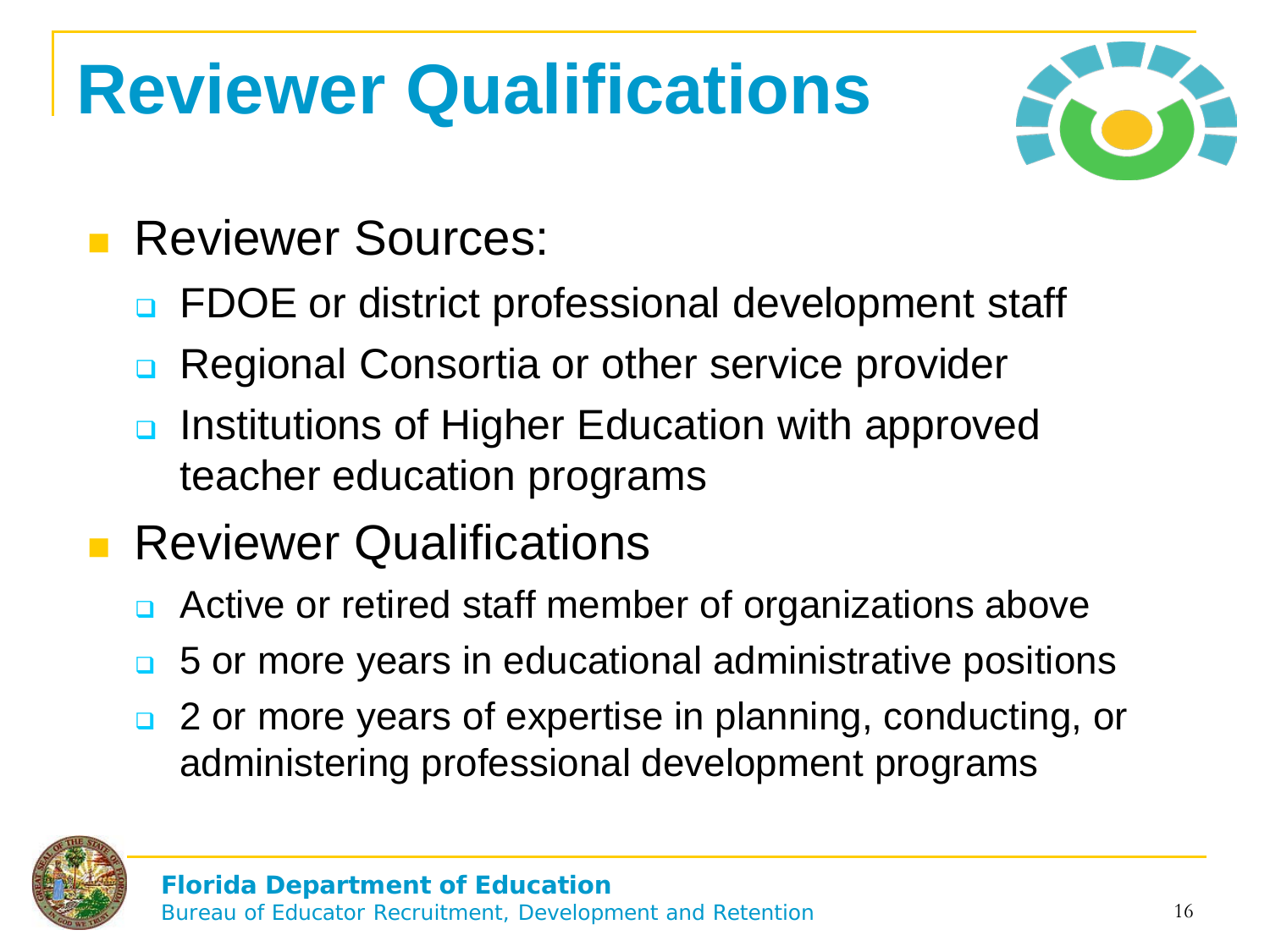# **Reviewer Training Dates**



- New Reviewer Preparation Session
	- **D** Two day session
	- Announcements are made through FDOE's Paperless Communication System and through PD Director **Listserv**
- **Experienced Reviewer Update Session** 
	- □ Conference Call to be scheduled
	- Webcast (future)

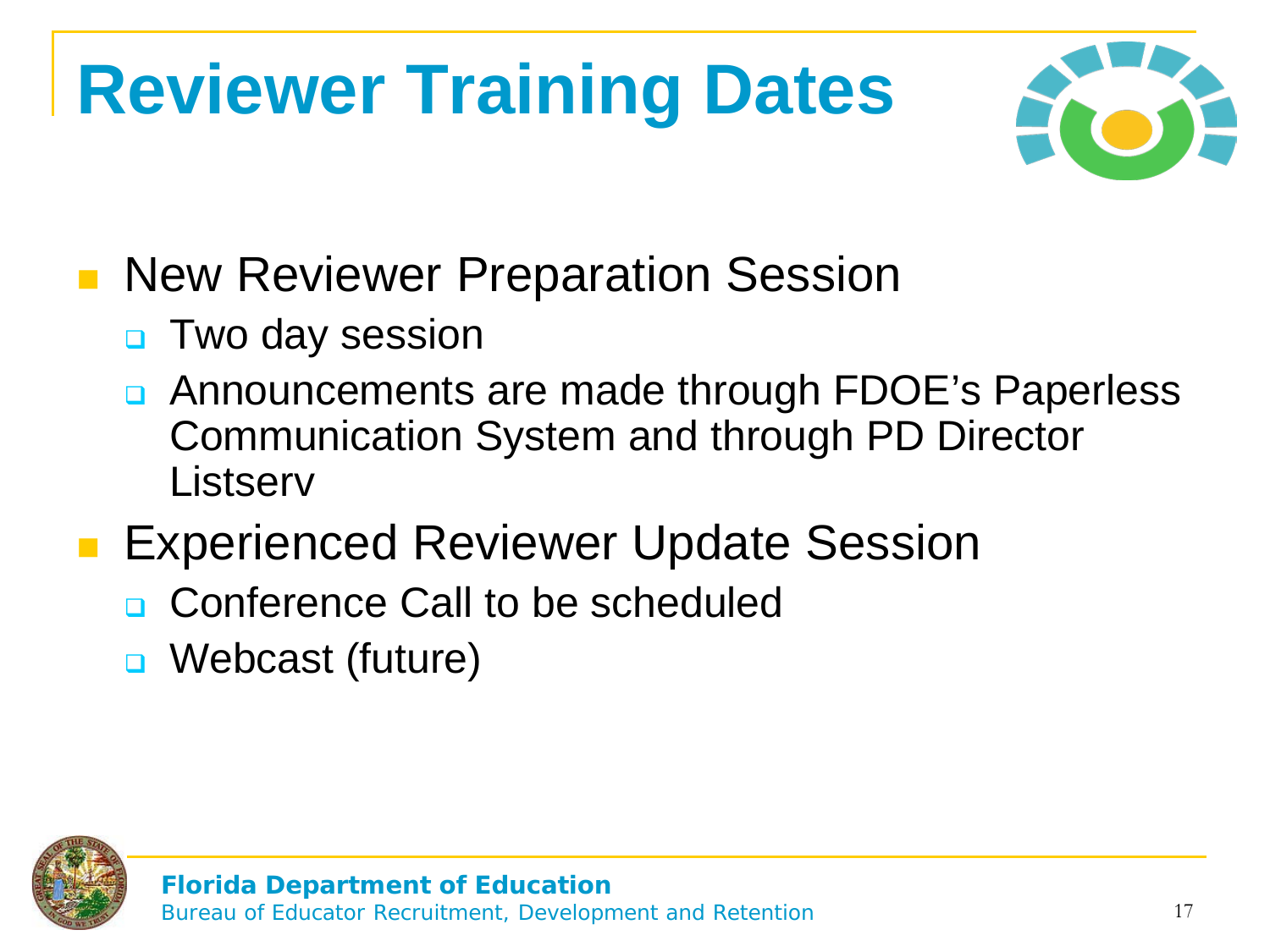## **Protocol System Documents Online**



- Florida's Professional Development System Evaluation Protocol 2010: <http://www.fldoe.org/profdev/pdf/pdsprotocol.pdf>
- **Reviewer's Guide, Third Cycle:** <http://www.fldoe.org/profdev/pdf/pdsreviewers.pdf>
- Requirements for District Professional Development Systems:<http://www.fldoe.org/profdev/cklist.asp>
- Cross District Reports and Checklists for Reviews: <http://www.fldoe.org/profdev/pdstandards.asp>